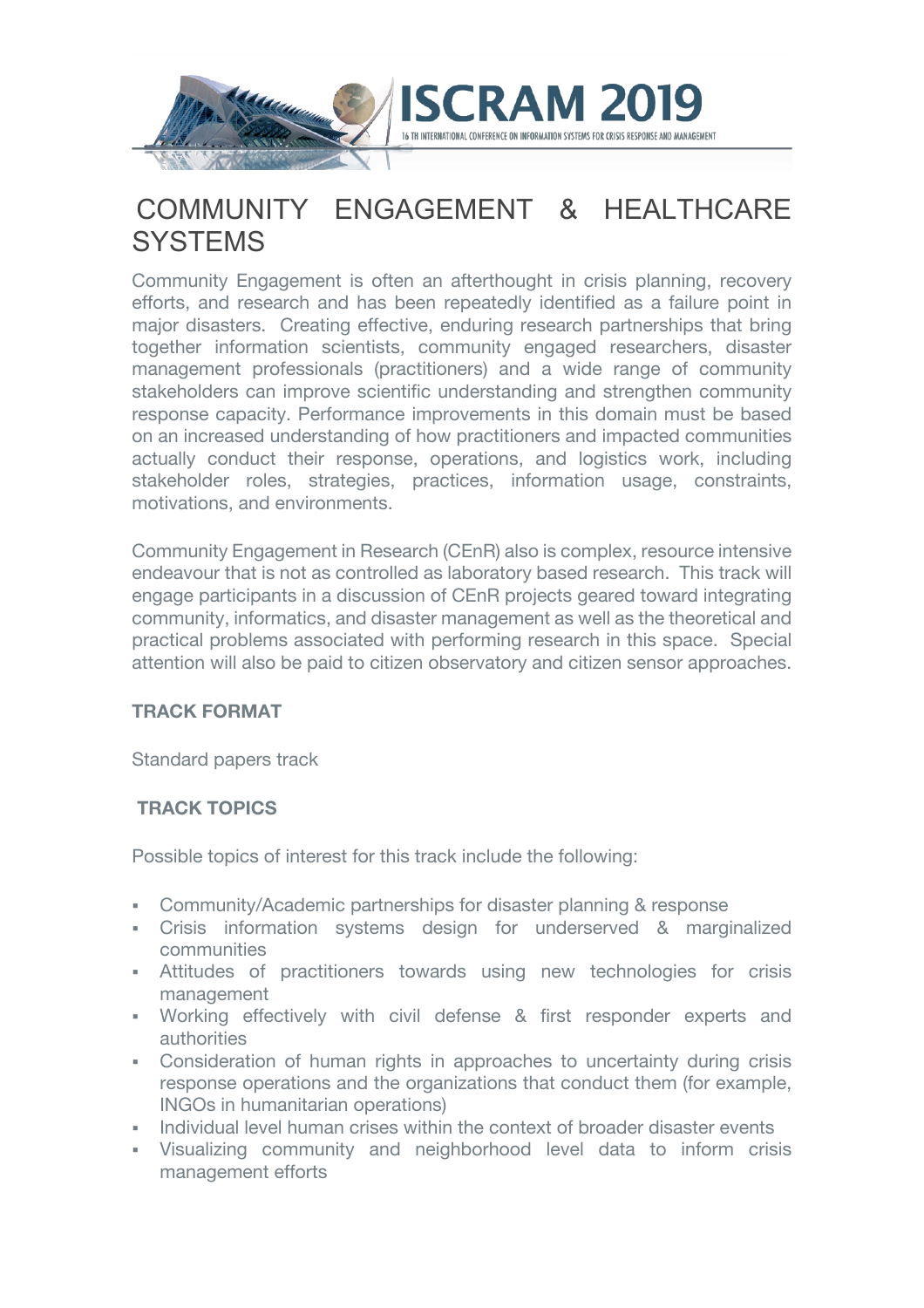

- Network centric approaches to optimizing community, responder, and government interactions and coordination
- § Healthcare and Public Health systems as a bridge to vulnerable communities during disaster events
- § Disaster eHealth

# **TRACK CO-CHAIRS**



**Zeno Franco** 

#### MEDICAL COLLEGE OF WISCONSIN, USA

Associate Professor, Family & Community Medicine, Medical College of Wisconsin, USA; Computer Science, Marquette University, USA. Dr. Franco is a former board member of ISCRAM and former US Dept. of Homeland Security Fellow. His research focuses on community engagement, community collaborative ICT design, and domestic (US) disasters in marginalized / health disparities communities.



**Bas Linjse** 

#### RADBOUD UNIVERSITY, NETHERLANDS

Assistant Professor, Radboud University, Netherlands. Dr. Lijnse's work focuses on dynamic workflows for crisis management, command and control, and programming languages to support these tasks. He has worked extensively with the Netherlands Coast Guard to develop task management strategies for search and rescue activities using the Clean language. Dr. Lijnse is a long time member of ISCRAM, having chaired the Research Methods track, among others.